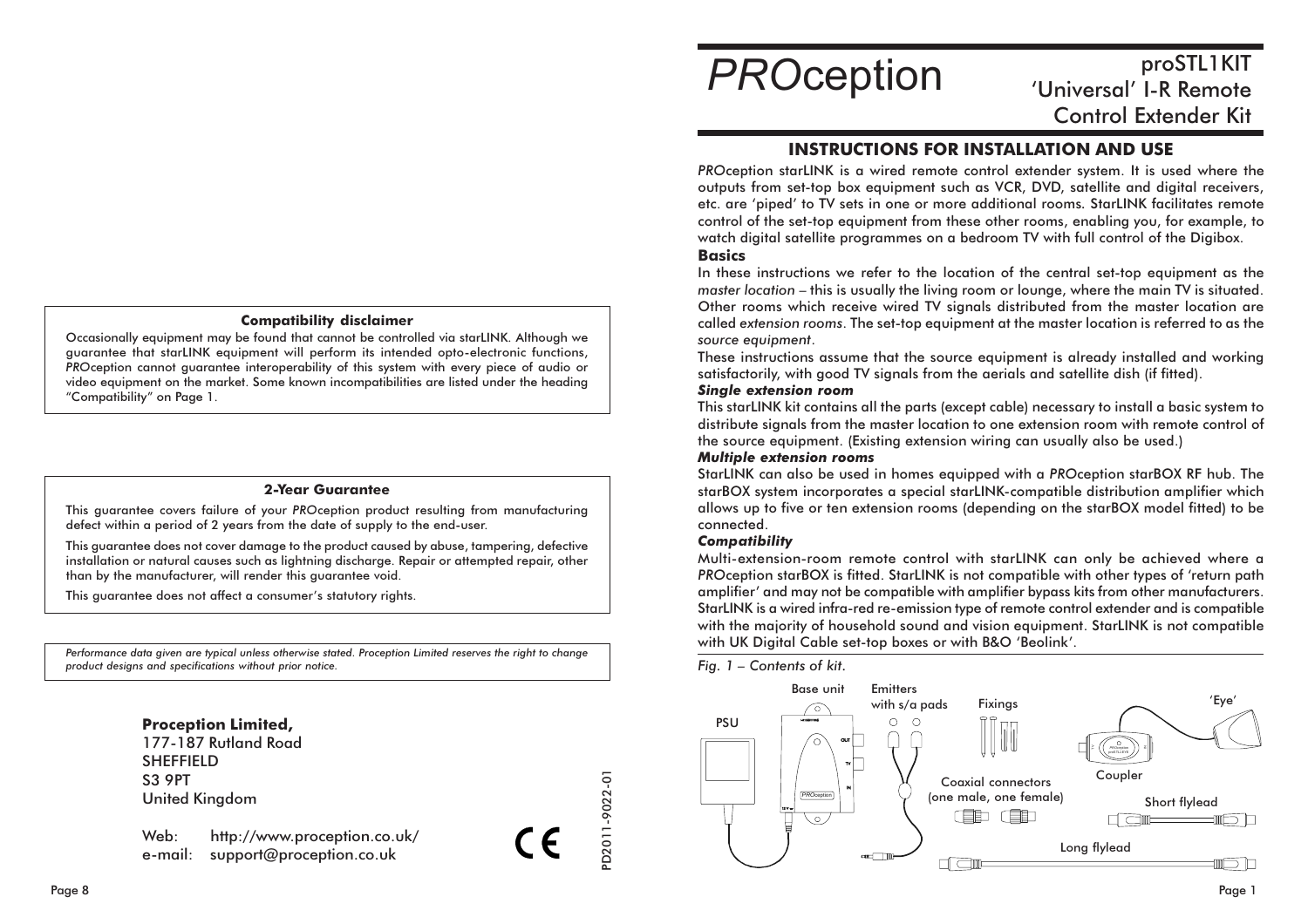#### **System components**

This section gives a brief description of each part of the starLINK system.

#### **Components supplied in this kit**

 $Eye - located in the extension room, the infra-red receiver eye picks up remote control$ commands and sends them back along the TV signal cable to the base unit. The eye consists of two parts: the receiver eve itself and the coupler, which serves to connect the eve into the signal cable.

**Base unit** - this is located near to the source equipment and serves three purposes. Firstly it splits the signal to feed both the local (main) TV and the extension rooms, secondly in a single-extension system it provides power to the remote eye and thirdly it interfaces the commands from the extension rooms to the emitters or blaster.

Power supply unit (PSU) - a plug-in power unit (mains adapter) which provides DC power for the base unit.

**Emitters** - the stick-on emitters, supplied in pairs, are small devices which attach to the front of the source equipment you wish to control from the extension rooms. They plug into the base unit and re-emit the infra-red commands relaved from the extension room(s). Two emitter pairs can be connected to one base unit.

**Sundries** – fixings, coaxial plugs and flyleads.

#### Other accessories available

Additional eyes - in systems using the PROception starBOX RF hub, up to five or ten extension rooms (depending on the starBOX model fitted) can be equipped with remote control eyes. Additional eye kits are available separately (product code proSTL1EYE). I-R blaster - the blaster accessory (product code proSTL1BLAST) is an alternative to the stick-on emitters, useful where more than two items of source equipment need to be controlled, or where the emitters are considered inconvenient. The blaster operates by emitting higher-level infra-red radiation in a similar fashion to a remote control handset and can be placed in the general vicinity of the source equipment.

# **Installation wiring**

Typical installation wiring diagrams are shown in Figs. 2 to 5. These should be used as a general quide to principles since the particular equipment installed will vary.

Fig. 2 - Stand-alone application with a single extension room.



#### **Troubleshooting hints**

The following list may help if you are experiencing remote control problems.

| <b>Checklist</b>                                                                             | <b>Comments</b>                                                                                                                                                                                                                                                                                                                                                                                         |
|----------------------------------------------------------------------------------------------|---------------------------------------------------------------------------------------------------------------------------------------------------------------------------------------------------------------------------------------------------------------------------------------------------------------------------------------------------------------------------------------------------------|
| Are you using the right<br>remote handset for the<br>equipment you are trying to<br>control? | Check obvious things first!                                                                                                                                                                                                                                                                                                                                                                             |
| Is the master location (living<br>room) installation OK?                                     | Check that the base unit and emitters (or blaster) are correctly<br>installed and connected – see wiring diagrams. Problems here will<br>affect operation in ALL extension rooms.                                                                                                                                                                                                                       |
| Is each coupler connected<br>the right way round?                                            | If a coupler is connected backwards TV pictures will be OK, but<br>remote control will not work.                                                                                                                                                                                                                                                                                                        |
| Does the red LED indicator<br>on the coupler flash when a<br>handset button is pressed?      | If not, the most common problem is a lack of power from the base<br>unit or starBOX. This is usually due to a connection problem, such<br>as a badly fitted coax plug, damaged flylead or the presence of an<br>isolated outlet plate (see text above). Check all connections carefully.<br>(There should be 8 - 9 V DC on the IN connection to the coupler -<br>check with a multimeter if necessary.) |
| Is the eye positioned away<br>from bright light sources?                                     | Direct sunlight or bright light from fluorescent lamps (or the TV<br>screen itself) falling on the receiver eye can inhibit operation. This<br>will also stop the coupler's LED indicator flashing. Experiment by re-<br>positioning the eye (or lamps).                                                                                                                                                |
| Does the base unit LED flash<br>red when an extension<br>roomhandset is operated?            | If not, checkthe connection between the base unit (OUT) and the<br>starBOX (UHF RETURN) for DC continuity. In a stand-alone system<br>check continuity between the base unit and the coupler.<br>If this LED does flash, check the emitter or blaster connection and<br>positioning.                                                                                                                    |

\* "Sky" and "Sky+" are registered trade marks of British Sky Broadcasting Group PLC. <sup>+</sup>"Freeview" is a registered trade mark of the British Broadcasting Corporation.

### OVERHEATING

#### **Safety Instructions**

The recommended ventilation clearances and other precautions given in the relevant section of this instruction leaflet should be observed to prevent overheating. No unit should be fixed where it is likely to become smothered by soft furnishing fabrics such as curtains, or by thermal insulation material in a roof space or building void. Mains powered equipment should not be left resting on a carpet.

#### **WATER AND FIRE RISKS**

Components of this kit are not waterproof. They are intended for indoor use only and must not be placed where they could be exposed to dripping or splashing water. Objects containing liquids should not be placed on or near the components.

To prevent risk of fire, no object with a naked flame should be placed on or near any of the components or the associated wiring.

#### MAINS POWER SUPPLY UNITS

The power unit supplied as part of this kit is suitable only for use with 13 A sockets to BS 1363. Consult a qualified electrician if the socket outlets in the location where the appliance is to be installed are of a different type.

#### **FIXED WIRING**

Any fixed wiring installed to supply power to this system should comply with BS 7671 (IEE wiring regulations, 16th Edition) and, where relevant, Part P of the building regulations. The power unit is of Class 2 construction and does not require a protective earth connection. This does not obviate the need to provide a circuit protective (earth) conductor in the supply wiring, as required by BS 7671.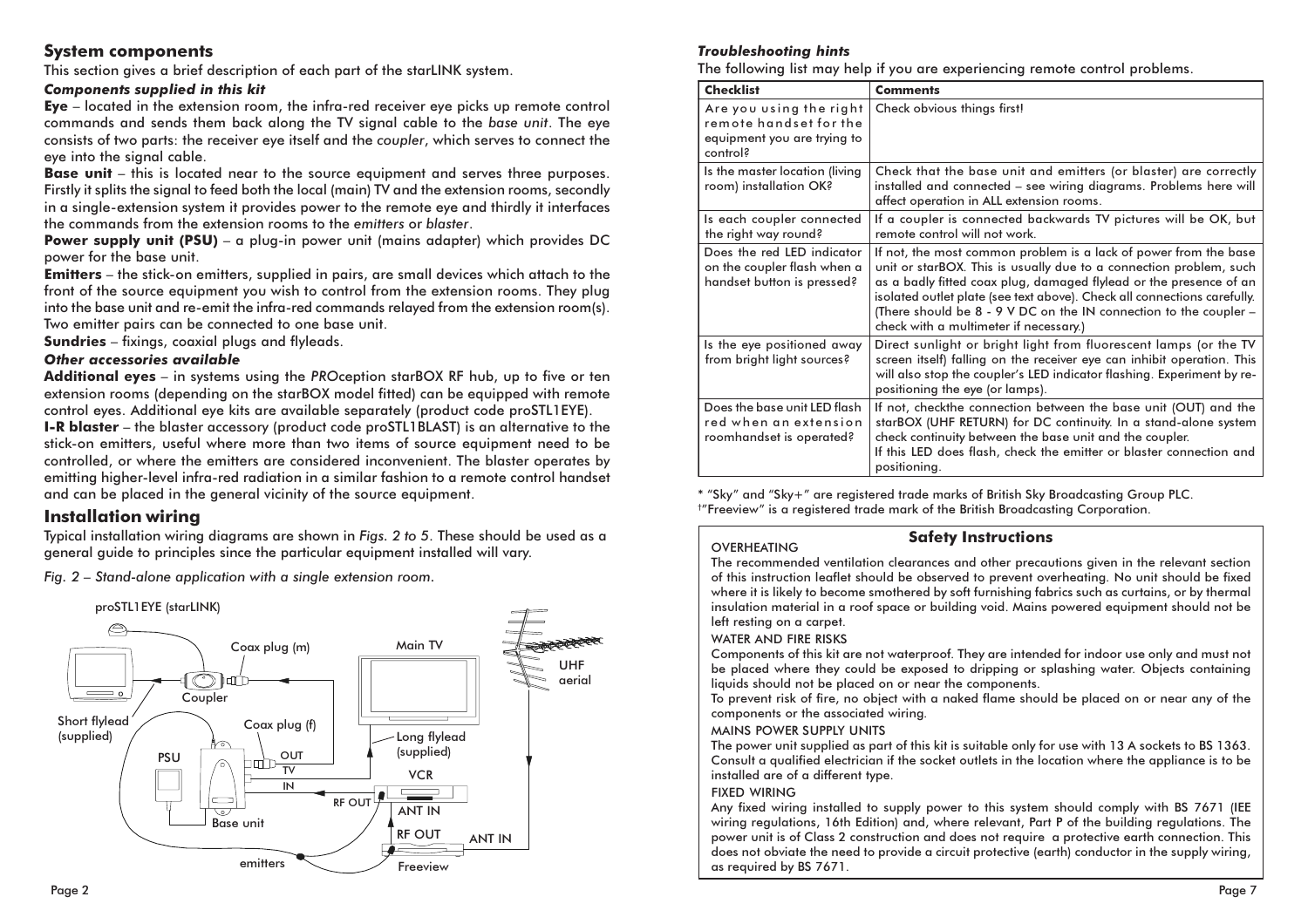#### **Tunina**

In a new installation, extension room TVs will need tuning-in to the output channel(s) from the source equipment at the master location (usually the main living room). To tune-in these TVs leave a tape or disk plaving on a VCR or DVD player, or select a known channel on a digital receiver, then tune an unused channel setting on each of the remote TVs into the video or digital programme. Repeat this procedure for each set-top item. For instructions on how to tune a TV refer to its instruction manual or the manufacturer's help line or Web site. In starBOX systems similar tuning will be required for the CCTV camera output, where installed.

If more than one item of set-top equipment is connected in the system you may experience severe interference (patterning) when more than one output channel is present. In this case the output channel number (modulator channel) for one or more items will need to be changed, and the relevant TVs retuned.

#### **Testina**

Once installation is complete and TV pictures are available in all extension rooms, test the system to ensure that remote control of each item of source eauipment is working in every extension room. For example, if you are watching a Freeview<sup>†</sup> or Sky\* Digital channel from a Freeview<sup>†</sup> or Sky\* box in the living room it should be possible to control the relevant box from any extension room equipped with a starLINK eye. The normal remote handset for each item of equipment should be used (or alternatively a suitable 'universal' handset programmed for your equipment).

During testing you may need to experiment with the positioning of the eves and/or emitters to obtain reliable operation of the system. The LED indicators provided on the eye couplers and base unit can help with testina:

- The coupler LED should flash red whenever a remote control command is received by the eve.
- The base unit LED is a 2-colour device: areen for power-on indication and red to indicate when remote control commands are being received from an extension room.

#### **Avoiding problems**

#### Some dos and don'ts

- Each eye should be positioned to face toward the viewing area of the room. Avoid placing an eye where it could be exposed to full sunlight, or near other bright lights, particularly compact fluorescent lamps. (These light sources could inhibit correct operation of the infra-red receiver.)
- Don't plug the coupler directly into the gerial socket of a TV, since its weight could place excessive stress on the TV's connector and cause damage. Always use the short flylead supplied for this purpose.
- Don't cut off an unused emitter (see Page 5).
- $\blacksquare$  The signal connections to the extension rooms must not include any isolated outlet plates. These will not pass the power supply from the base unit or starBOX to the eyes and will need to be replaced to ensure correct operation of the system.



Fig - 7. Old isolated outlet plates are not compatible with the starLINK system.



Fig. 4 - Master location wiring for starBOX system with a Freeview<sup>t</sup> receiver. **MASTER OUT** 

Fig. 3 – Master location wiring for starBOX system with  $Sky + *$ 



 $From  $starROX$$ 

From starBOX